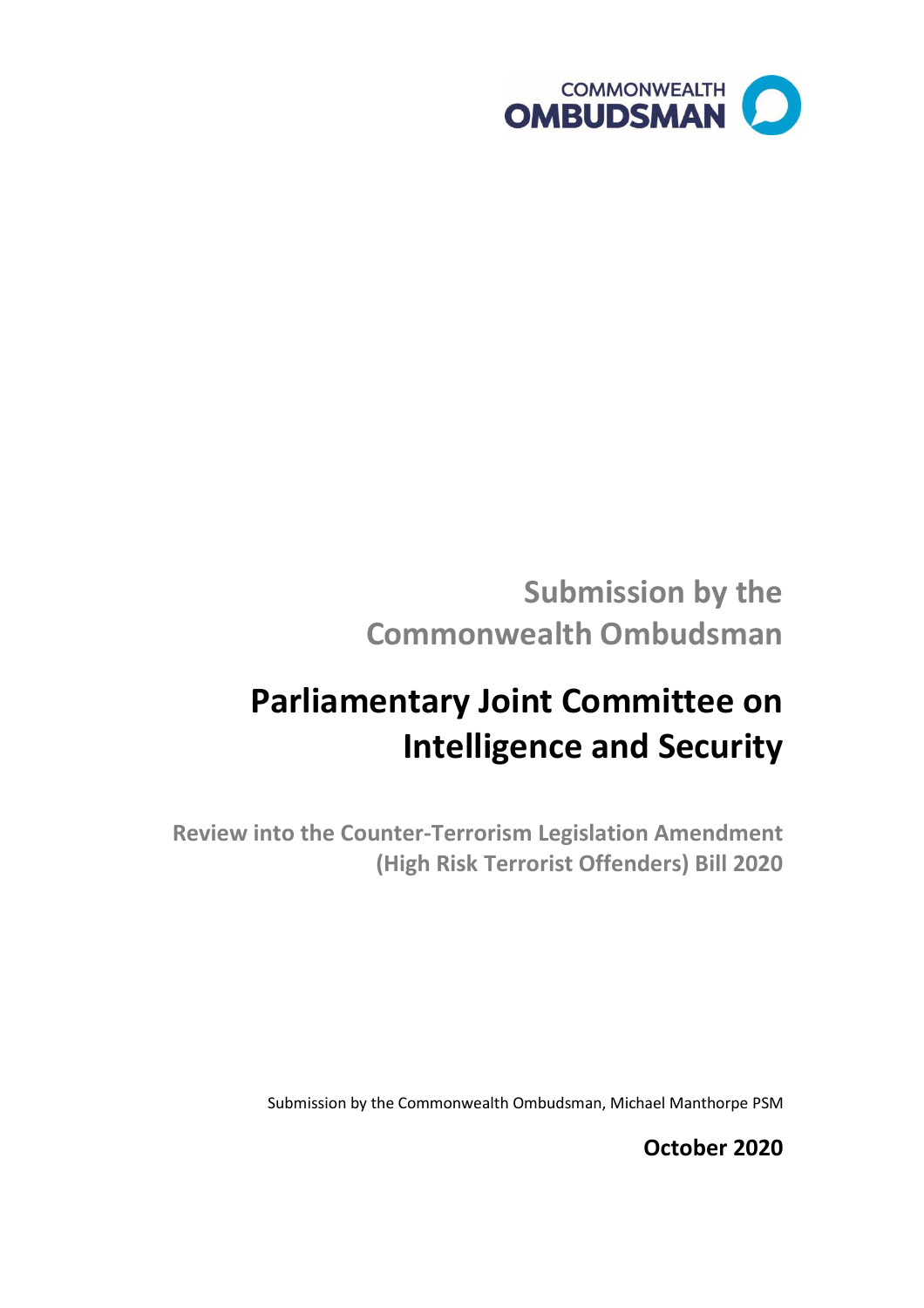#### **Introduction and summary**

On 1 October 2020, the Parliamentary Joint Committee on Intelligence and Security commenced a review into the Counter-Terrorism Legislation Amendment (High Risk Terrorist Offenders) Bill 2020.

This submission outlines the role of the Office of the Commonwealth Ombudsman (the Office), details the Office's existing oversight functions relevant to this Bill, and considers the impact of the Bill on these oversight functions.

#### **Our role**

The purpose of the Office is to:

- provide assurance that Australian government entities and prescribed private sector organisations that the Office oversees act with integrity and treat people fairly, and
- influence enduring systemic improvement in public administration in Australia and the region.

We aim to achieve our purpose through the following objectives:

- Influencing Australian and Australian Capital Territory Government entities to improve public administration and complaint handling systems through public reports, recommendations and direct engagement.
- Providing an efficient, effective and accessible government complaint handling service.
- Undertaking oversight and assurance activities relating to the integrity of Australian Government entities, Australian Capital Territory Government entities and prescribed private sector organisations.
- Providing effective and impartial industry complaint handling services, and consumer information.
- Delivering capacity-building programs under the Australian Aid arrangements to support ombudsmen and allied integrity bodies to improve governance and accountability.

#### **Oversight and assurance**

The Office conducts compliance inspections and reviews of 22 law enforcement, integrity and regulatory agencies regarding their use of certain covert, intrusive and coercive powers. We engage with agencies, inspect relevant records and review agencies' policies and processes to assess their compliance with statutory requirements.

The covert nature of many of these powers means we are unlikely to receive complaints about their use, so our role in monitoring their use and reporting our findings is important in providing transparency to the Parliament and the public about whether agencies use their powers appropriately.

Currently, the Office oversees the following activities under Commonwealth legislation:

- telecommunications interceptions under Chapter 2 of the *Telecommunications Interception and Access Act 1979* (the TIA Act)
- preservation of and access to stored communications under Chapter 3 of the TIA Act
- access to telecommunications data under Chapter 4 of the TIA Act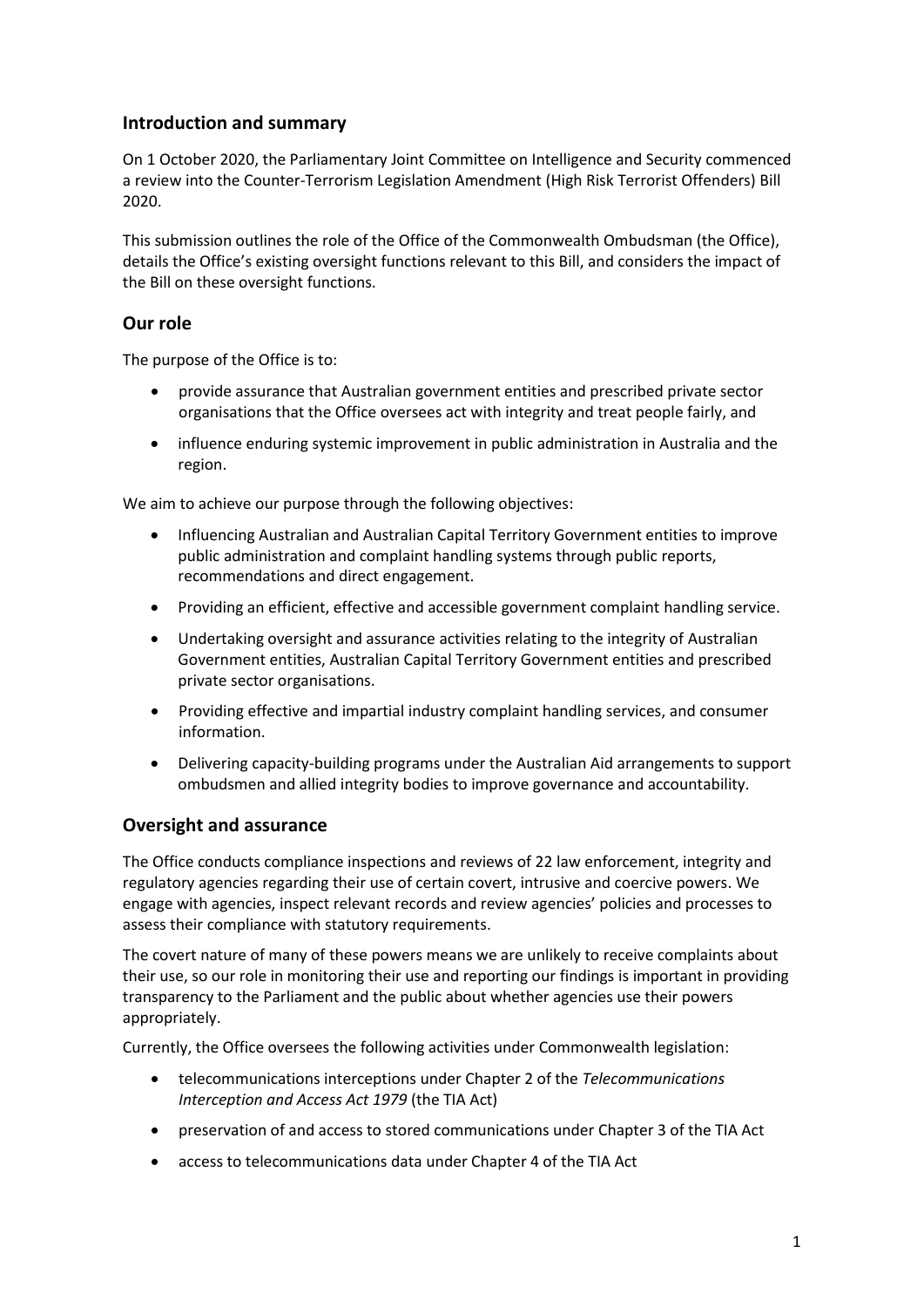- use of industry assistance powers under Part 15 of the *Telecommunications Act 1997*
- use of surveillance devices under the *Surveillance Devices Act 2004* (the SD Act)
- delayed notification search warrant activity under Part IAAA of the *Crimes Act 1914* (the Crimes Act)
- monitoring of compliance with control orders under Part IAAB of the Crimes Act
- conduct of controlled operations under Part IAB of the Crimes Act, and
- coercive examinations conducted under the *Fair Work Act 2009* and the *Building and Construction Industry (Improving Productivity) Act 2016*.

#### **Oversight functions of Australia's counter-terrorism framework**

In relation to the powers created under Australia's national security and counter-terrorism framework, the Office has a limited role in overseeing the Australian Federal Police's (AFP) use of delayed notification search warrants, and powers under the TIA Act, the SD Act and the Crimes Act in monitoring compliance with control orders issued under Part 5.3 (terrorism) of the *Criminal Code Act 1995* (the Criminal Code). In addition, the AFP is required to notify the Office when it uses preventative detention order powers under Part 5.3 of the Criminal Code.

In conducting inspections of the above oversight functions, the Office has developed a methodology based on risk assessment, legislative requirements, and better practice standards in auditing. This includes assessing whether the AFP:

- properly applied for, and received the authority to engage in monitoring<sup>1</sup>
- only engaged in authorised monitoring activities
- has appropriate processes for handling and disclosing obtained information
- met its obligations to notify and deliver material to our Office
- met its reporting obligations, and
- was transparent with our Office and the relevant Minister.

### **Impact of the Counter-Terrorism Legislation Amendment (High Risk Terrorist Offenders) Bill 2020 on our oversight of counter-terrorism activities**

The Bill would introduce a new regime of counter-terrorism powers by establishing an extended supervision order (ESO) scheme. The ESO scheme aims to enable close supervision of high-risk terrorist offenders who are released into the community at the end of their custodial sentence.<sup>2</sup>

Similar to the control order regime available on application to federal courts under Part 5.3 of the Criminal Code, the ESO scheme would enable State and Territory supreme courts to impose restrictions, prohibitions and obligations on terrorist offenders which are proportionate to the level of risk their release is assessed as posing to the community. As such, the ESO scheme aims to provide supreme courts with post-sentence options that mitigate the risk posed by an

 $1$  This does not include reviewing the merits of the decision of a Magistrate, eligible Judge or nominated AAT member to issue a warrant.

<sup>2</sup> Commonwealth, *Parliamentary Debates*, House of Representatives, 3 September 2020, 6477 (Christian Porter, Attorney-General)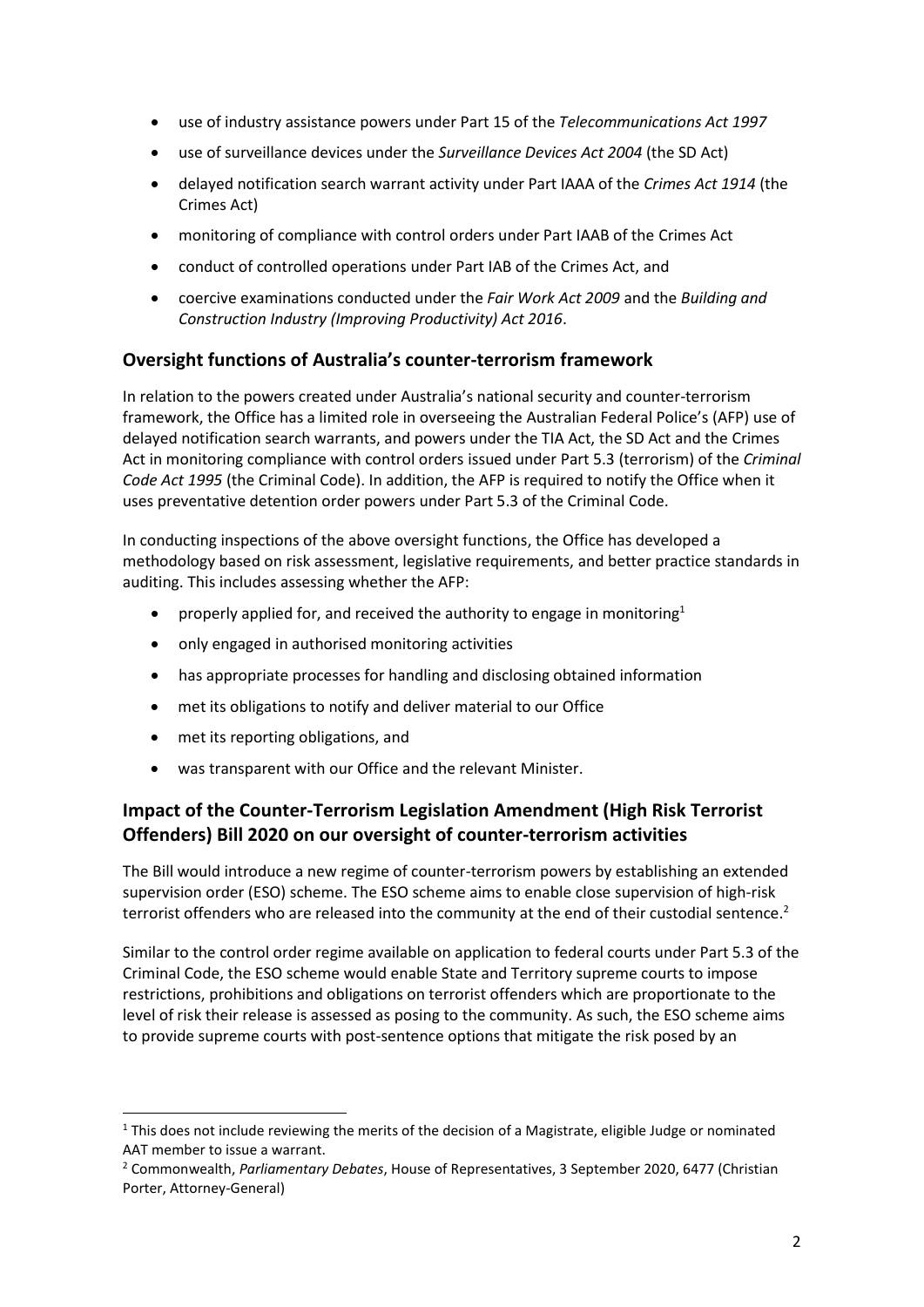individual that are less severe and more adaptable and tailored than the continuing detention order regime available under Part 5.3 of the Criminal Code.

Like the control order and continuing detention order regimes, the Bill does not propose a direct oversight function for our Office in relation to the ESO scheme.

However, alongside the proposed ESO scheme, the Bill would extend the AFP's scope to use pre-existing covert and intrusive powers which the Office oversees under the TIA Act, the SD Act and the Crimes Act to include the following purposes:

- monitoring compliance with an ESO or interim supervision order (ISO) via a Part 5.3 warrant
- informing a decision about whether to apply for an ESO or continuing detention order.

The Bill would also extend the AFP's obligations to notify the Office when it has used these powers and provide relevant material under:

- section 49A of the SD Act,
- section 59B of the TIA Act, and
- section 3ZZTE of the Crimes Act.

In assessing the AFP's compliance when using the powers proposed under the Bill, the Office would likely use similar processes, methodology and reporting to those it uses when reviewing the AFP's use of powers for monitoring compliance with control orders.

The Bill would amend section 61 of the SD Act and section 103B of the TIA Act to enable the Minister to exclude information about Part 5.3 of the Criminal Code from the Office's statutory reports. The above provisions were originally enacted in relation to control order information and the Bill proposes to amend them to refer more generally to Part 5.3 information. We consider these provisions are inconsistent with the Ombudsman's role as an independent and impartial office, both in practice and in perception.<sup>3</sup> The Office routinely consults with agencies to identify whether a draft report contains operationally sensitive material that should be removed or amended before it is published. We suggest the Committee consider whether these provisions should be revised or removed.

The Bill would also extend the Office's role in the oversight framework proposed under the Telecommunications Legislation Amendment (International Production Orders) Bill 2020 (IPO Bill) to include:

- overseeing relevant Part 5.3 IPO agency activity, and
- receiving notifications and relevant material relating to international production orders issued on the basis of Part 5.3 supervisory orders.

While the ESO scheme would impose more tailored supervisory conditions when compared to continuing detention orders, ESOs would still be restrictive in nature and impose prohibitions, limitations or obligations. In turn, the Office welcomes the inclusion of independent oversight and assurance arrangements in the Bill, and notes the role proposed for it in the Bill to oversee

<sup>3</sup> The Office previously highlighted its disagreement with the inclusion of a similar provision at subsection 317ZRB(7) of the *Telecommunications Act 1997*, which enables the Minister to delete certain information from the Office's reports about inspections of agencies' use of industry assistance powers. In his July 2020 report, *A report concerning the Telecommunications and Other Legislation Amendment (Assistance and Access) Act 2018 and related matters*, the Independent National Security Legislation Monitor recommended (Recommendation 29) that provision be repealed.